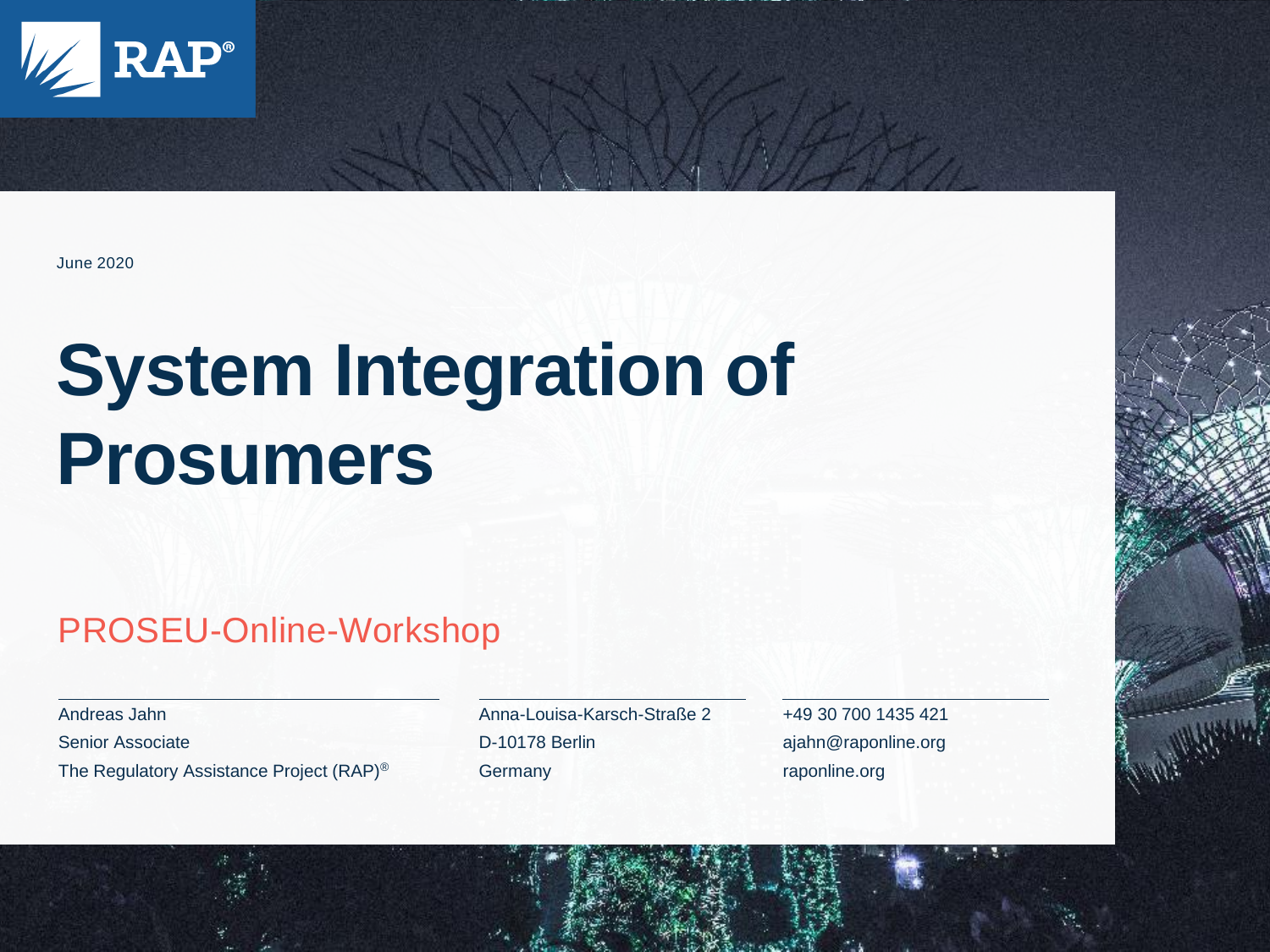## **Energy democracy interest is not based on system costs**

- Multiple layer interest in prosumerism
- Research shows much higher costs in islanded systems, e.g.
	- 0.41 €Ct/kWh LCOE "Reviewing energy system modelling of decentralized energy autonomy" KIT, DTU (2020)
- System operators are skeptical on approaches, but considering public interest…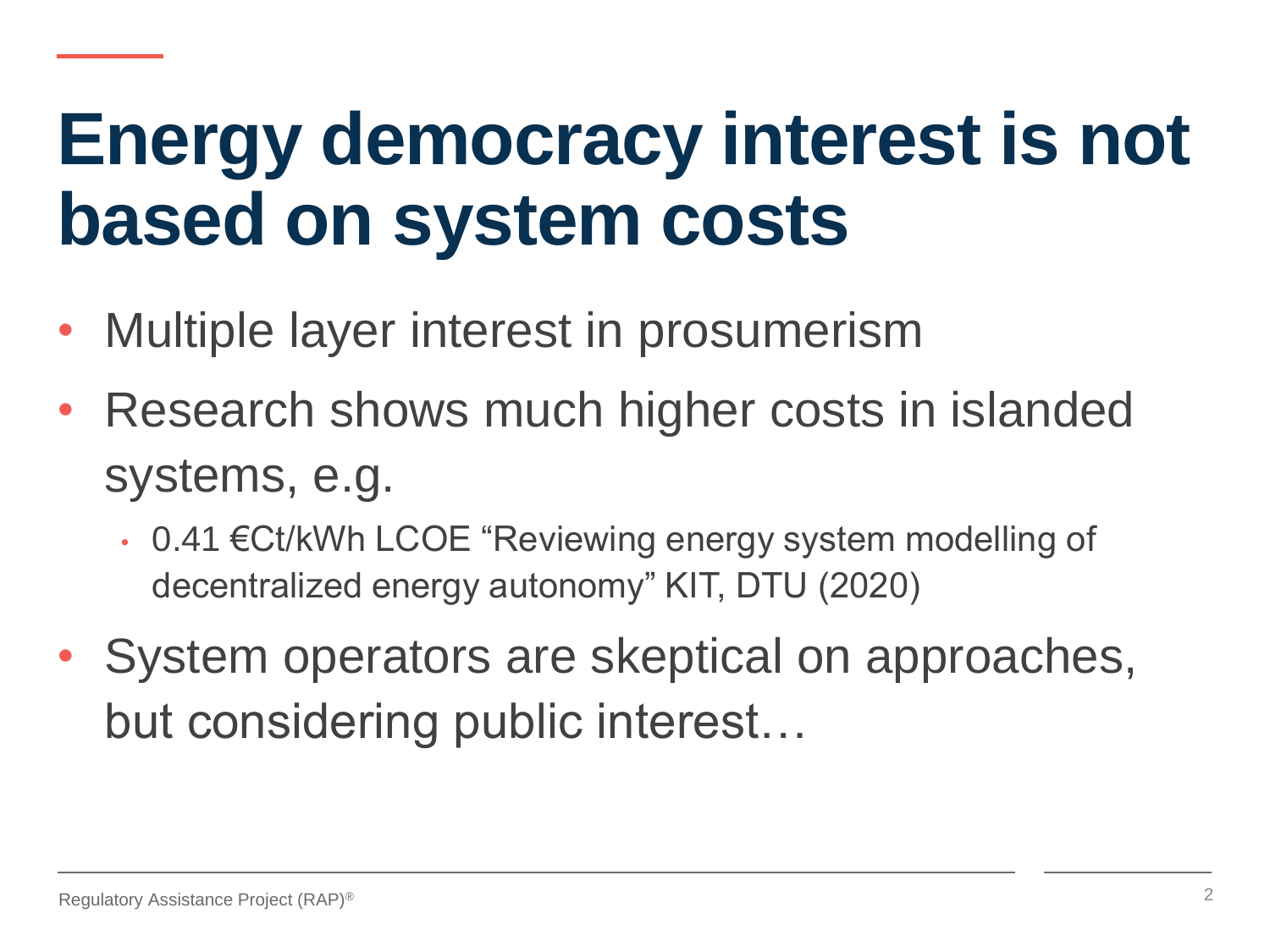**"**Tell us what you want us to do. Give us flexibility in how we do it. Give us the opportunity to recover the money we need to do it. And tell us how we'll be measured, when we'll be measured and then hold us accountable for the results."

> Joseph Viola HECO's VP for regulatory affairs

Source:<https://www.hawaiibusiness.com/new-way-for-electricity/>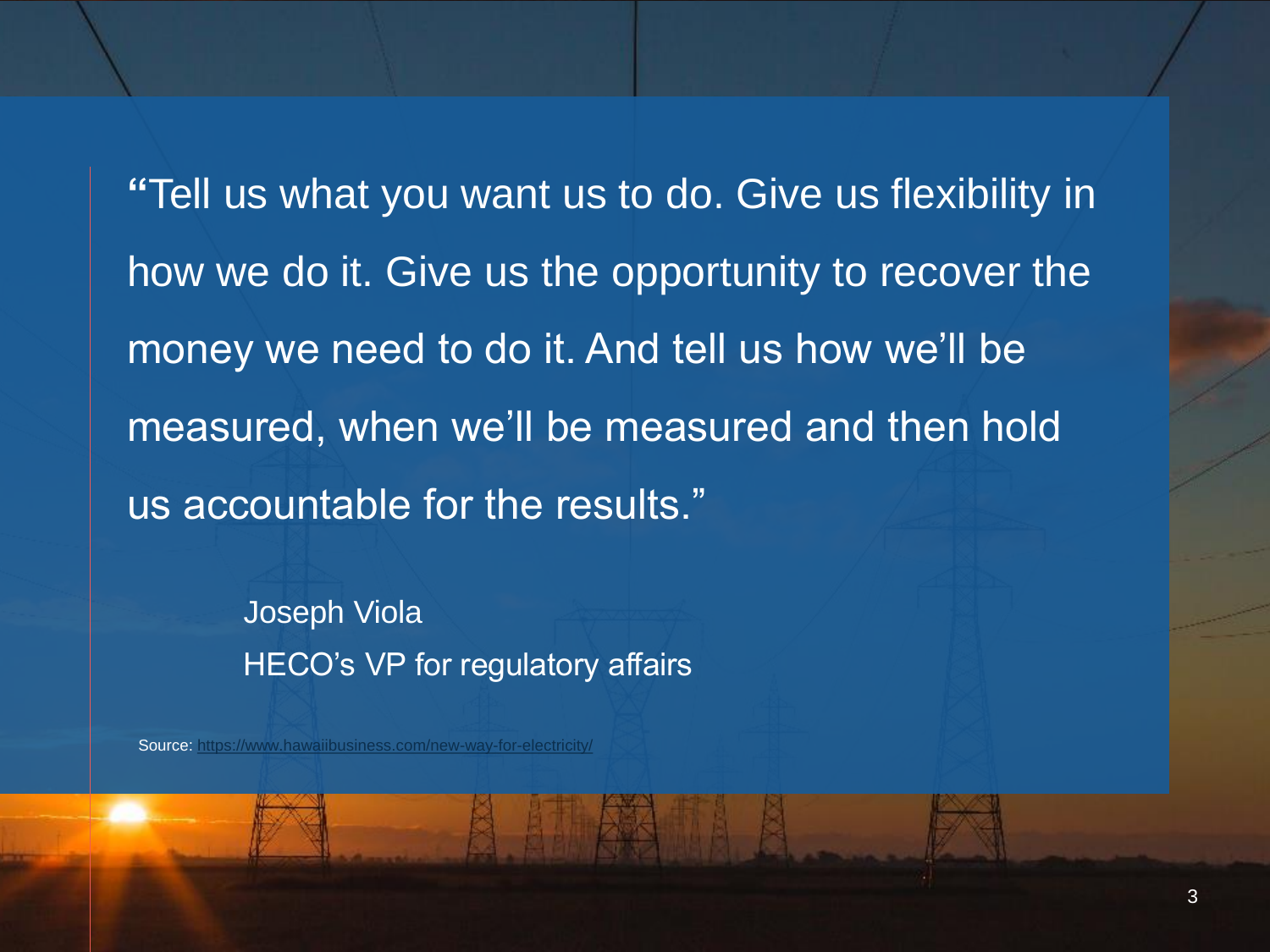# **System integration and benefits**

Overarching benefit for fully system interconnected prosumerism

- Keep prosumer costs lower
- Generate RES surplus to power load pockets
- Limit energy transformation costs

#### $\Rightarrow$  A call to get system cost allocation right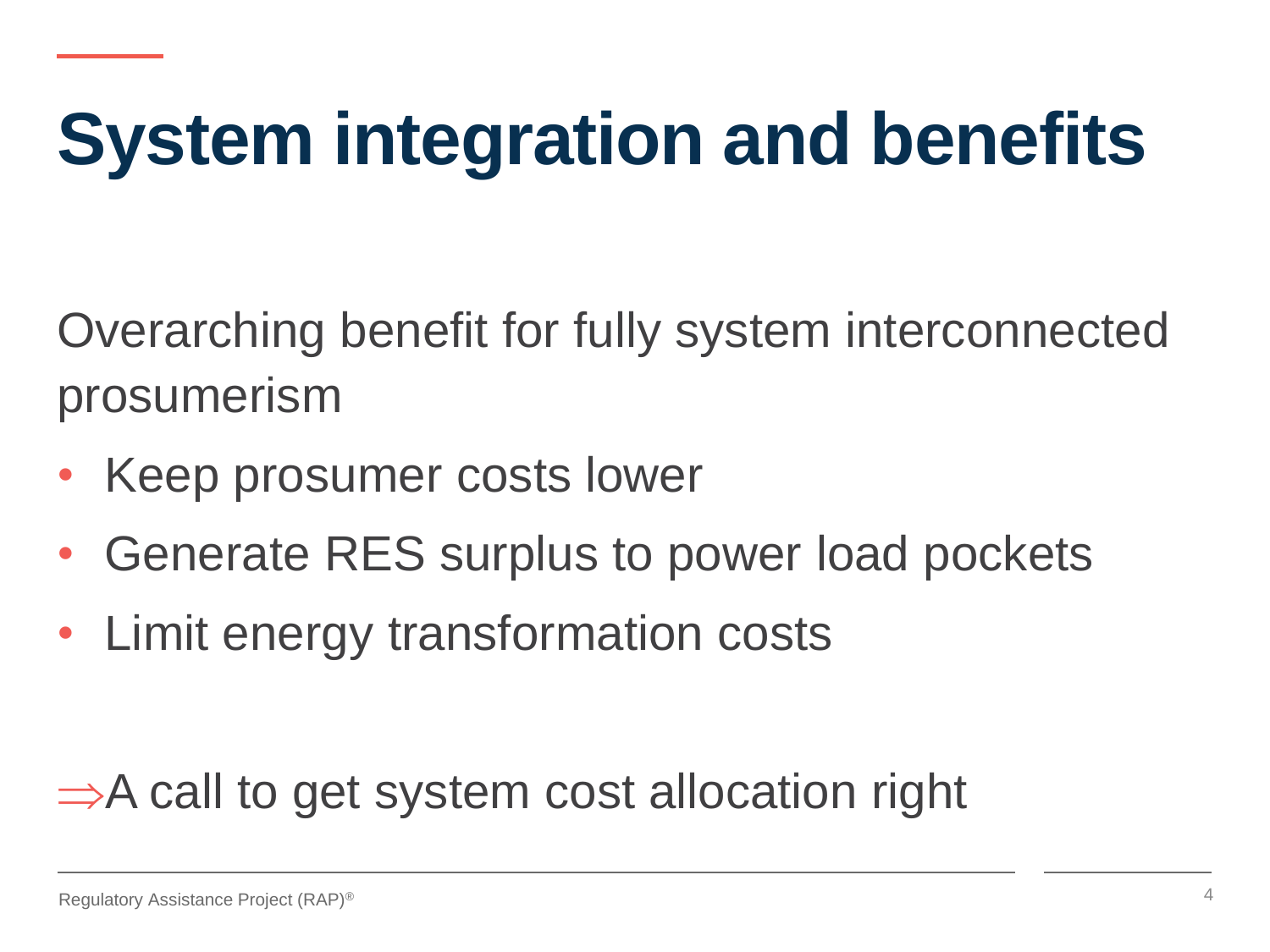## **System costs and cost allocation**

- System cost allocation and retail tariffs are often outdated, because it is flat (annual prices), created to keep transaction costs low, not considering distributed / demand side solution
- It need to be more aligned with (short and long term) system costs by smart pricing as local and time-varying energy and network costs and system services (market participants responsibility for forecasts, imbalance costs, incl. reserves)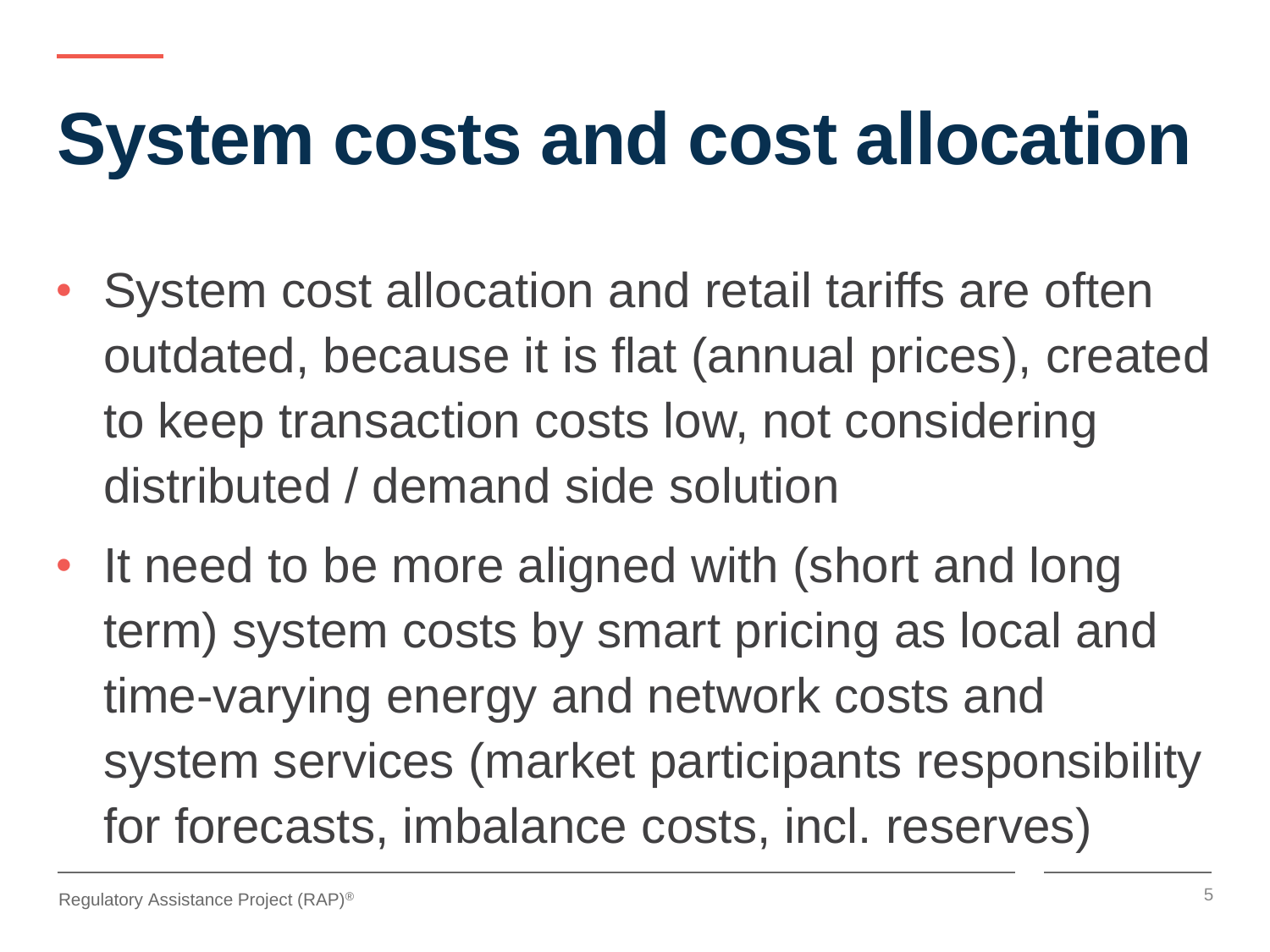## **Example: Value of distributed energy resources compare to net energy metering (NEM)**

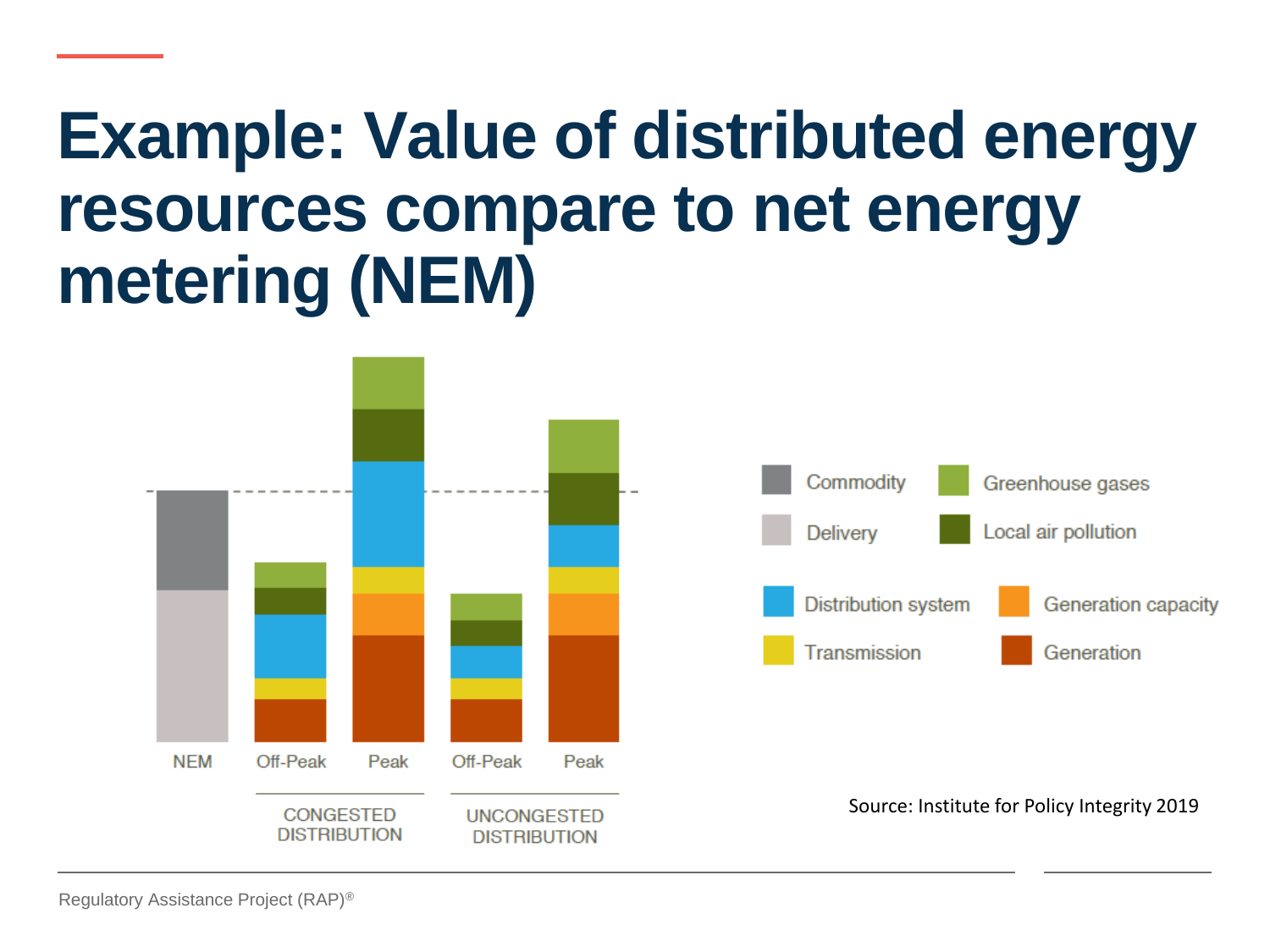## **Renumeration of feed-in: Full feed-in vs. feed-in from PV-prosumer**



**House with PV: 4 KWp Consumption: 4.000 kWh/a**

a. full feedin

b. left-over feed-in

Source: Agora, Eigenversorgung aus Solaranlagen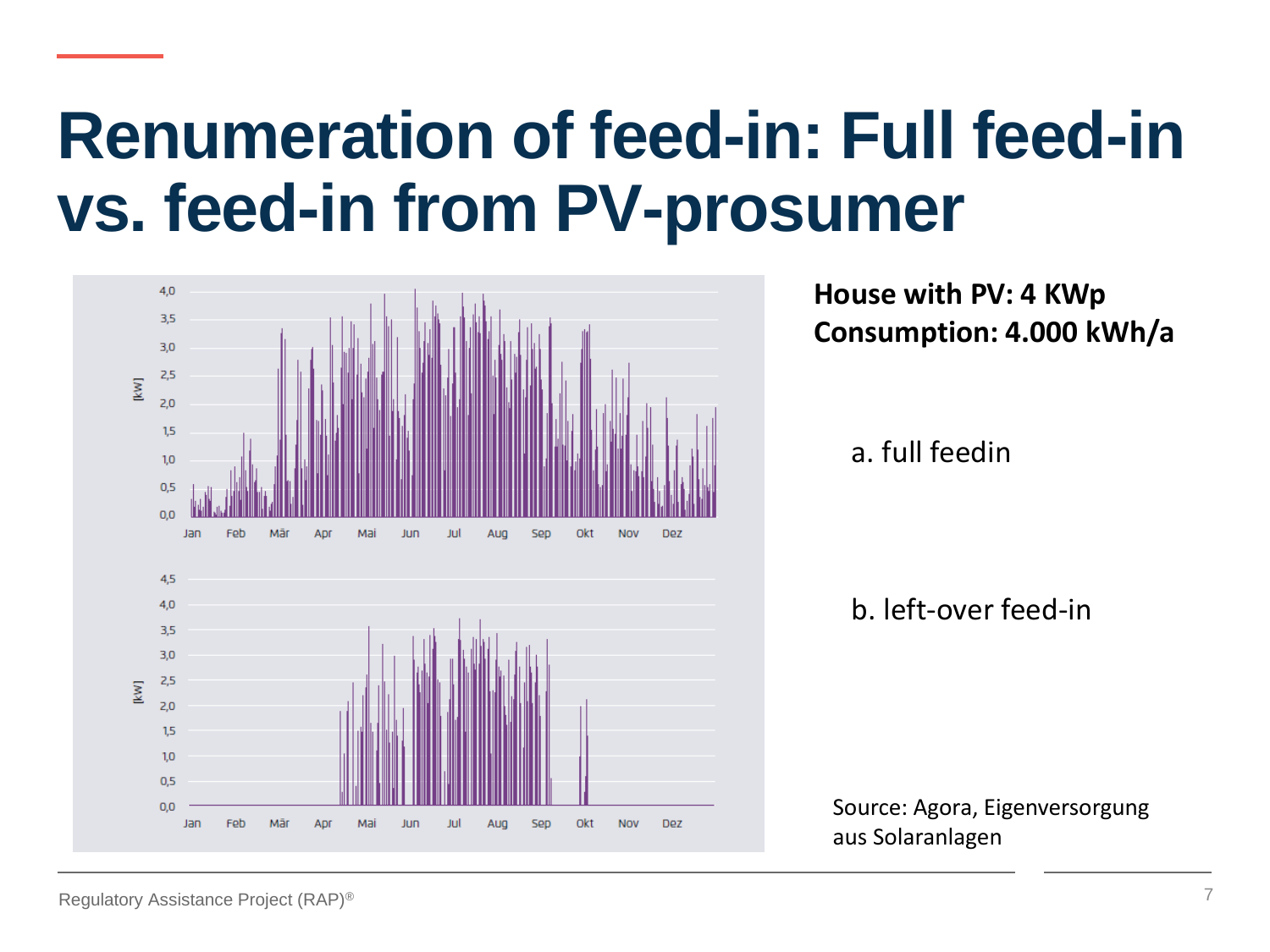### **Network pricing based on congestion provides incentives to all customers**



Source: Denmark [\(Radius\)](https://radiuselnet.dk/), TOU network tariff for households (winter season)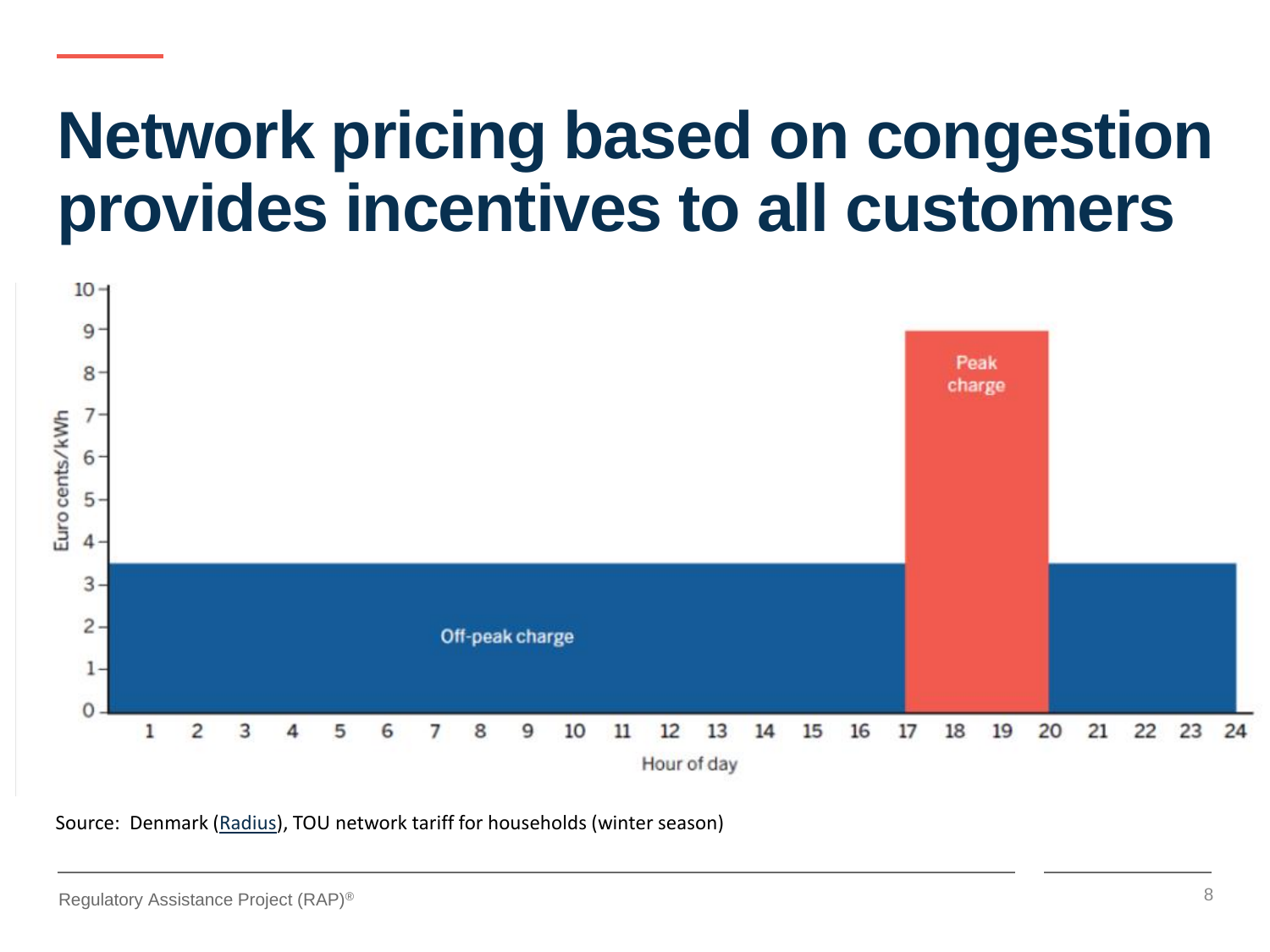

## **About RAP**

The Regulatory Assistance Project (RAP)® is an independent, non-partisan, non-governmental organization dedicated to accelerating the transition to a clean, reliable, and efficient energy future.

#### Learn more about our work at [raponline.org](http://www.raponline.org/)



Andreas Jahn Senior Associate The Regulatory Assistance Project (RAP)® Anna-Louisa-Karsch-Straße 2 D-10178 Berlin **Germany** 

+49 30 700 1435 421 ajahn@raponline.org raponline.org